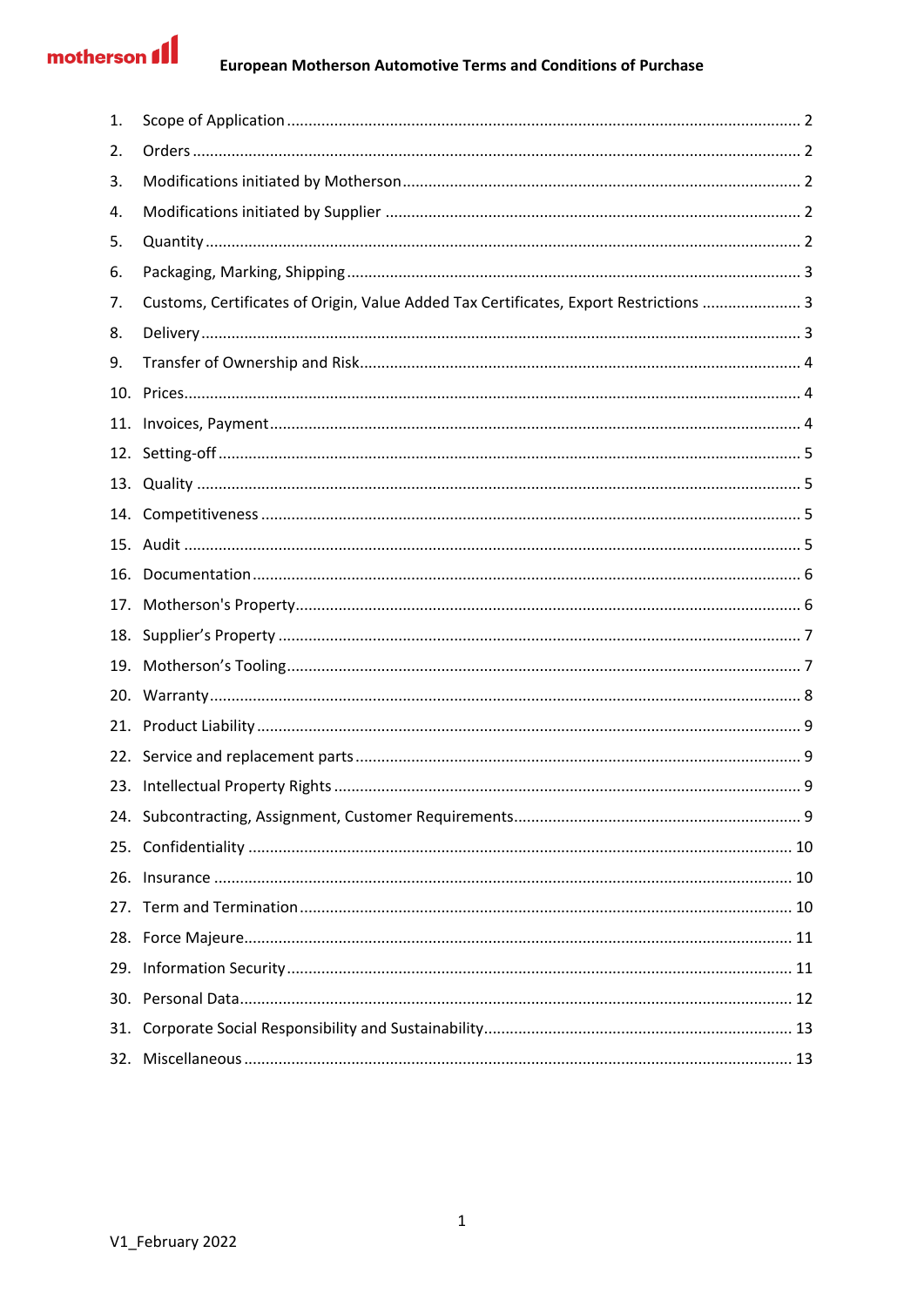## <span id="page-1-0"></span>**1. Scope of Application**

1.1 The following European Motherson Automotive Terms and Conditions of Purchase ("T&Cs") are applicable to the entire business relationship between any European Motherson group company ("Motherson") and its suppliers ("Supplier"). They apply to the purchase of production materials for the purposes of Motherson's own serial production, as well as to the purchase of spare parts, tools, machines, systems or other products or equipment and the associated services (hereafter "the Products").

1.2 These T&Cs shall also be applicable to all future business between the parties, even if not expressly agreed once again. Any Supplier general terms and conditions or any deviations from these T&Cs are excluded, unless they are confirmed by an authorized Motherson representative in writing. These T&Cs shall also be deemed to be automatically applicable upon commencement of work on the Products or shipment of such Products or Motherson's acceptance of any shipped Products, even if Motherson is aware of Supplier conflicting or deviating conditions.

## <span id="page-1-1"></span>**2. Orders**

All orders placed by Motherson shall be subject to these T&Cs as well as to any other agreement additionally concluded and executed by and between the parties. Any modifications and amendments to any order constitute a new offer, and as such need to be accepted by Motherson in writing. Unless otherwise agreed between the parties, an order shall become binding upon Supplier 5 days following its issuance, even in the absence of explicit acceptance by Supplier. Notwithstanding the foregoing, if Supplier fails to accept an order in writing within 5 calendar days after it was issued by Motherson, Motherson shall have the right to revoke the order. All enquiries of Motherson with Supplier about Supplier's Products and terms of their supply or Motherson's requests for quotations by Supplier do not legally bind Motherson in any way.

## <span id="page-1-2"></span>**3. Modifications initiated by Motherson**

Motherson may, at any time, request any changes, additions or alterations in the quantities, destination(s), specifications, drawings, manufacture, design or delivery schedules related to the Products. If any such changes affect Supplier's costs or timing, Motherson may, at any time, adjust the price or time for performance. If any such change results in a decrease in Supplier's direct costs, the price of the Products may, at Motherson's discretion, be adjusted accordingly. Any request or claim by Supplier to Motherson arising under this Section in relation to any adjustment in price or terms shall be made promptly following the corresponding adjustment by Motherson. Any adjustments in price or terms hereunder must be in writing and signed by an authorized Motherson representative.

## <span id="page-1-3"></span>**4. Modifications initiated by Supplier**

Supplier will not make any change to the design, manufacturing process, PPAP or PCN process, manufacturing location(s), raw materials, subcontractors, purchased components or parts, packaging, marking, shipping methods and/or the date or place of delivery of the Products without Motherson's prior written approval.

## <span id="page-1-4"></span>**5. Quantity**

5.1 Except for the firm Products quantities ordered by Motherson, Motherson shall have no obligation to purchase any specific quantity or volume of the Products. Motherson may provide Supplier with estimates, forecasts or projections ("Estimates") of its or its customers' future volume or quantity requirements for the Product. These Estimates are not a commitment by Motherson to purchase the quantities specified in the Estimates, and therefore do not constitute a binding obligation to purchase. Supplier acknowledges that Estimates, like any other forward-looking assumption, are based on a number of economic and business factors and variables, some or all of which may change over time, and may or may not be accurate at the time they were made or later.

5.2 Supplier shall ensure the delivery of the Products is in line with the quantities ordered by Motherson. In case of non-compliance with the ordered quantities of the Products, Motherson shall have the right, without prejudice to any rights set forth in these T&Cs, to: (i) accept the delivery, even with the incorrect quantities, and change the quantities of future orders accordingly in case it is deemed to be necessary; or (ii) reject the quantity in excess, with over shipments to be returned to Supplier at Supplier's sole risk and expense, and with the stock costs to be charged to Supplier; or (iii) request Supplier to immediately deliver any missing quantity of the Products, it being agreed and understood that any additional costs or expenses resulting from the necessary immediate replenishment of the missing quantities shall be charged to Supplier.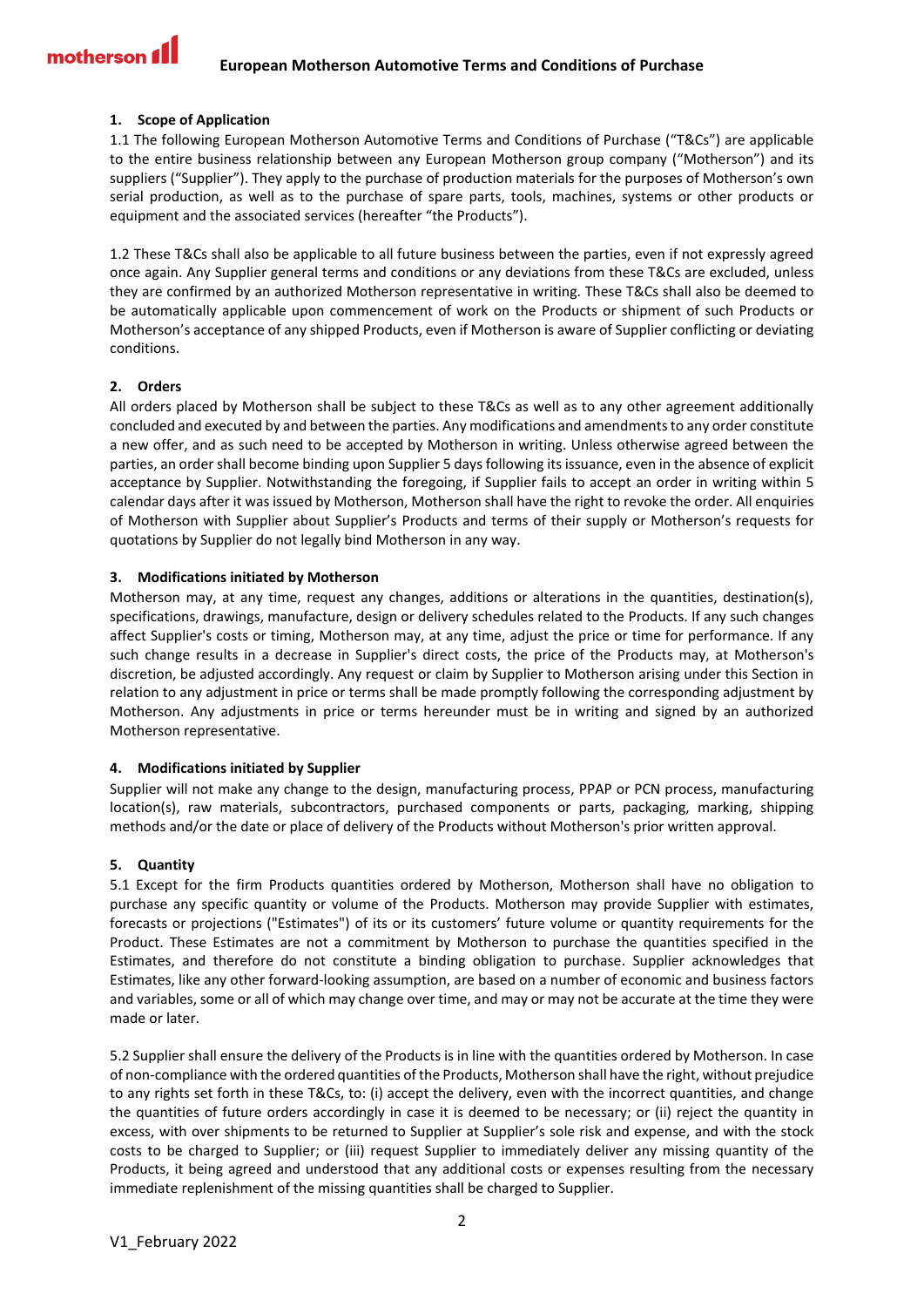## <span id="page-2-0"></span>**6. Packaging, Marking, Shipping**

6.1 Supplier will properly and safely package, label, mark and ship the Products in accordance with all applicable packaging standards and, as appropriate, the carrier transporting such Products and/or the law and regulations of the country of destination. Supplier will reimburse Motherson for all expenses incurred as a result of any improper packaging, marking, routing, or shipping of the Products.

6.2 Every packaging unit must display on the outside in legible form any and all notices as may be required according to applicable regulations, notably those pertaining to transportation, as well as any special handling or storage instructions. Packaging notices must also specify the order number, the batch number, a description of the Products, the names and addresses of the shipper and receiver, the number of units contained, and the gross and net weight of the package. The delivery must be accompanied by a delivery note as well as by any safety data information sheets, if and as applicable.

6.3 If Supplier fails to meet an agreed delivery date, Motherson may require shipment of any of the Products by a more expeditious method of transportation, and Supplier will bear the cost of such transportation in any such event. It is Supplier's sole responsibility to comply with the shipping instructions provided by Motherson or by Motherson's customer. Supplier shall pay any and all costs incurred by Motherson as a result of Supplier's failure to comply with the shipping or delivery requirements, including costs charged by Motherson's customers. Supplier will continue to work on recycled packing solution if technically and commercially feasible

## <span id="page-2-1"></span>**7. Customs, Certificates of Origin, Value Added Tax Certificates, Export Restrictions**

7.1 Supplier shall comply with all applicable customs-related laws and governmental agency rules and regulations related to the import and export of the Products, including, but not limited to, those related to documentation and invoicing, free trade agreements, country of origin marking or labelling, local content requirements and cargo security. Any and all benefits and credits resulting from Supplier's performance under an order issued by Motherson, including but not limited to trade credits, export credits, customs drawbacks, and rebates of taxes and fees, shall accrue for the benefit of Motherson, unless otherwise stated in an order or prohibited by applicable law.

7.2 Supplier shall immediately provide Motherson with the duly signed certificates of origin upon request by Motherson, including all required information. The same applies to all value-added tax certificates in case of foreign and intra-community (EU) deliveries.

7.3 Supplier shall immediately inform Motherson if a delivery is wholly or partly subject to export restrictions under any applicable law.

## <span id="page-2-2"></span>**8. Delivery**

8.1 The delivery period and delivery date stated in the orders or delivery schedules issued by Motherson are binding. Compliance with any delivery date or period shall depend and be based on the moment of receipt of the Product by the receiving Motherson plant or to the address designated by Motherson, during regular normal working hours. If delivery EXW is agreed, Supplier shall make the Product available to Motherson in due time, considering the usual time required for loading and dispatch.

8.2 Supplier shall inform Motherson immediately about any impending delay in delivery, including the estimated duration of the delay, the estimated time of actual delivery, and the reasons giving rise to such delay. The provision of this information by Supplier and its reception by Motherson shall not be deemed to be understood as any kind of waiver by Motherson in regard to its rights and entitlement as set forth in these T&Cs.

8.3 Supplier is obliged to compensate Motherson for any damage caused by any missed or delayed delivery to the fullest extent permitted by law.

8.4 In the event that Supplier is in default due to the delivery date having been exceeded, Motherson will be entitled to demand a contractual penalty equivalent to 0.5% of the corresponding order value for each week of delay (including partial weeks), but which total penalty amount shall not exceed 5.0% of the corresponding order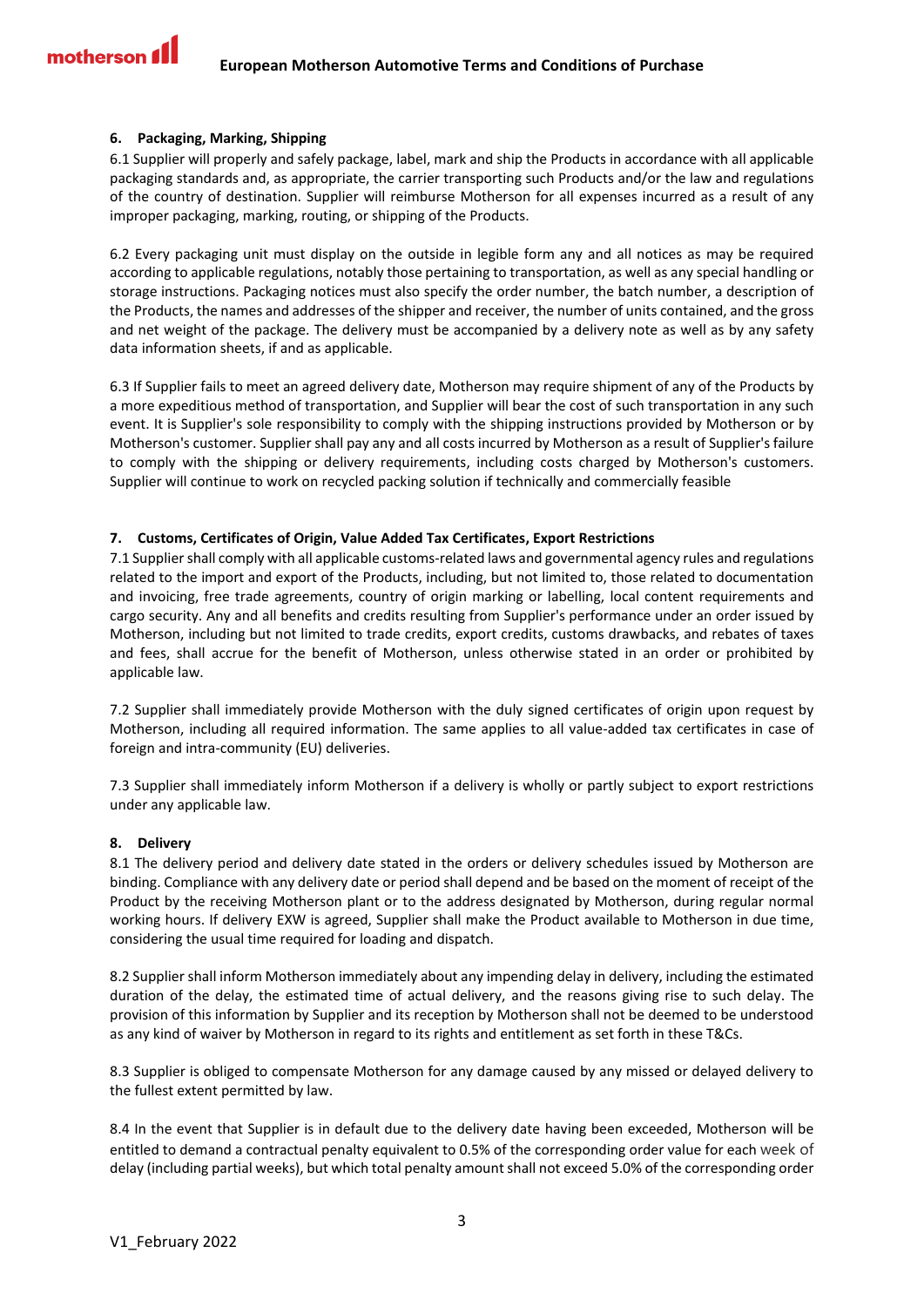value. In addition, Motherson may recharge the penalty amounts levied by the customer on Motherson due to this delay. Motherson's right to assert claims in relation to any other damages shall remain unaffected

8.5 In addition to the foregoing, in case of delays in delivery by Supplier, Motherson shall have the right to: (i) procure elsewhere, at any time, in whole or in part, the Products ordered, at Supplier's cost and risks, with the sole obligation of notifying the Supplier; and/or,

(ii) if the missing or delayed delivery causes an interruption of production or incompleteness of Motherson's product, charge Supplier the consequent costs, including fixed costs and labour costs associated with labour that was not utilized and/or additional labour as may have been necessary for the recovery.

8.6 All the above does not prejudice Motherson's right to claim for compensation in relation to any additional damage incurred, including in the event that Supplier's missing or delayed delivery jeopardizes Motherson's ability to comply with any contractual commitments towards its customers.

8.7 Motherson is not obliged to accept, and may elect to either store or return to Supplier, any over-shipments, early deliveries, late deliveries and partial deliveries at Supplier's sole risk and expense, including but not limited to any and all packing, handling, sorting, and transportation related costs. Early deliveries will not lead to early payments of the Products. Motherson may at any time request Supplier to change or temporarily suspend shipping schedules as specified in an order, release or any other written instructions, which shall not entitle Supplier to modify the price for the relevant Products.

8.8 Unless expressly otherwise agreed, all deliveries are to be made DAP (ICC Incoterms® 2020).

# <span id="page-3-0"></span>**9. Transfer of Ownership and Risk**

9.1 Unless otherwise expressly agreed by the parties, the ownership of the Products shall be transferred to Motherson upon their receipt and visual acceptance by Motherson at the agreed destination. Accordingly, unless otherwise expressly agreed, the risk of loss or damage related to the Products shall be transferred to Motherson upon receipt and formal acceptance of the Products at the agreed destination.

9.2 In case the Products are delivered in consignment stock, the transfer of ownership shall be deemed to happen at the time of the withdrawal of the corresponding Products from the warehouse.

9.3 Any retention of title clause inserted by Supplier in any documents shall be deemed to be not accepted by Motherson.

## <span id="page-3-1"></span>**10. Prices**

10.1 The Products shall be furnished at the mutually agreed price. Supplier warrants that the price stated in the order, or otherwise agreed in writing by the parties, corresponds to a full price including storage, handling, packaging, taxes and any other charges and expenses, and no additional charges of any type shall be added on top of the agreed price without the express written consent of authorized Motherson representative.

10.2 Any request for a price adjustment must be submitted by Supplier in writing and supported by documentation to substantiate the requested adjustment. Supplier further agrees that it will not withhold or threaten to withhold Products shipment while the parties are negotiating pricing.

10.3 Supplier represents and warrants that the prices for the Products are, and will remain, no less favourable to Motherson than any price that Supplier currently, or in the future, offers to any other customer for the same or similar products and for similar quantities. Motherson shall receive the full benefit of any and all discounts, refunds, rebates, credits, allowances, favourable payment terms, and any other financial incentives or beneficial payment terms of any kind customarily offered by Supplier to any of its customers. In the event Supplier offers a lower price for the same products and/or for any similar products to any other customer during the term of the order, Supplier agrees to immediately reduce the prices for the Products to Motherson correspondingly.

## <span id="page-3-2"></span>**11. Invoices, Payment**

Supplier shall promptly submit correct and complete invoices in duplicate referencing the date of delivery as well as Motherson's order number, Supplier code and part number. All invoices must be accompanied by appropriate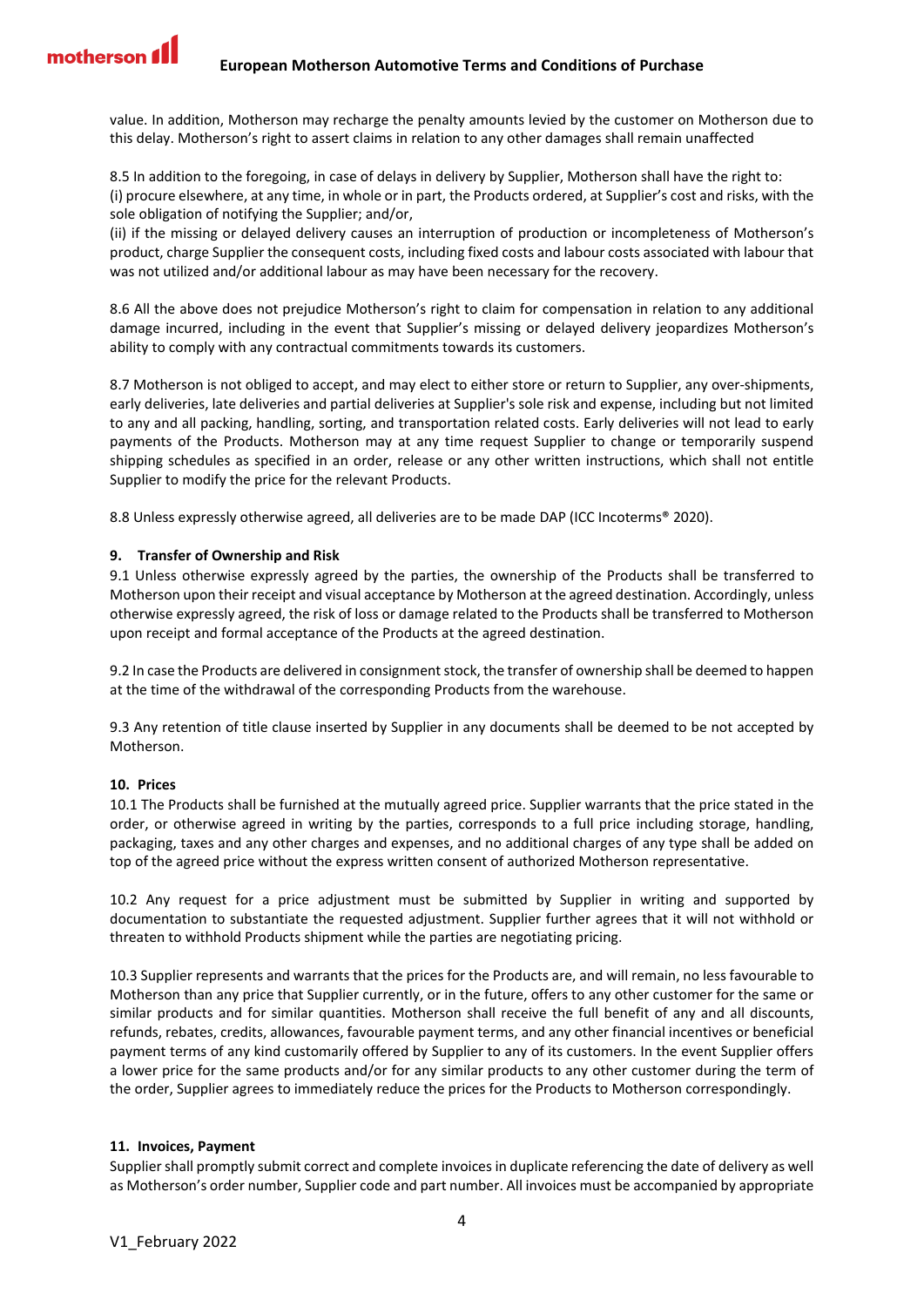supporting documentation and any information as may be reasonably required by Motherson following the delivery of Products. Motherson may withhold payment until a correct and complete invoice and any other required information has been received and verified by Motherson. If no payment term appears in an order, Motherson will pay Supplier for the Products by the 45th day end of month following the receipt of Supplier's corresponding invoice. Supplier shall accept payment by electronic funds transfer. Self-invoicing when accepted in the corresponding jurisdiction and agreed amongst the Parties or used by Motherson's Client will be fully accepted and preferentially used as invoicing method. Other modes of payment need to be agreed specifically between the Parties in order to be applicable.

## <span id="page-4-0"></span>**12. Setting-off**

12.1 Motherson shall be entitled to offset any of its claims against receivables of Supplier, and/or against any receivables that are or may be assigned by Supplier to any third party. Motherson may convert its receivables at the day rate of the offset to the currency of Supplier's receivables.

12.2 Supplier may only offset against agreed, legally established or adjudicated counterclaims.

## <span id="page-4-1"></span>**13. Quality**

13.1 Supplier represents and warrants that it will comply in all respects, and will cause its subcontractors and suppliers to comply in all respects, with Motherson's quality requirements and procedures as may be amended or updated from time to time.

13.2 Supplier, as a fully competent expert in the design, development and/or manufacture of the Products, will promote continuous improvement in its quality, manufacturing and logistics processes in compliance with the international state of the art for the automotive industry and with any applicable laws and/or regulations in force in each country where the Products shall be manufactured, used or sold.

13.3 In particular, Supplier will comply with Motherson's quality control standards and inspection systems, as well as related standards and systems (including without limitation, Motherson's and Motherson's customer's quality control policies, IATF 16949:2016, ISO 9001:2015 and DIN standards). Supplier will participate in any supplier quality programs of Motherson and Motherson's customers that may apply to the Products described in an order.

13.4 Supplier agrees to meet the full requirements of industry Production Part Approval Processes ("PPAP") or any similar applicable approval processes as specified by Motherson and/or Motherson's customers, and agrees to present evidence of compliance to Motherson upon request.

13.5 Supplier shall be required to successfully enter all required bill of material and material composition data into the International Material Data System ("IMDS") or into a Motherson-approved alternative system prior to prototype submission, initial PPAP and PPAPs for subsequent design changes. Failure to successfully submit all information required by the IMDS or Motherson-approved alternative system will prevent Supplier from receiving PPAP approval. Supplier also agrees to meet the full requirements of directive 2000/53/EC of the European Parliament and of the Council (End-of-life-vehicle-directive), the Regulation (EC) No 1907/2006 of the European Parliament and of the Council of 18 December 2006 (REACH) and their amendments as specified by Motherson and Motherson's customers.

13.6 Supplier agrees to meet the full requirements of Motherson's Electronic Data Interchange ("EDI") standards and Web EDI requirements as specified in Motherson's relevant standards and procedures.

## <span id="page-4-2"></span>**14. Competitiveness**

Supplier shall at all times remain competitive in price, quality, performance and fulfilment of its obligations with Motherson. If Supplier's Products are not competitive with similar products in similar quantities, Motherson shall be entitled to re-source any or all Products to a more competitive source without being obliged to pay any compensation to Supplier.

## <span id="page-4-3"></span>**15. Audit**

15.1 Motherson may inspect, directly or through any third parties, the Products during any stage of their manufacture, construction, preparation, delivery or completion process. Accordingly, Motherson and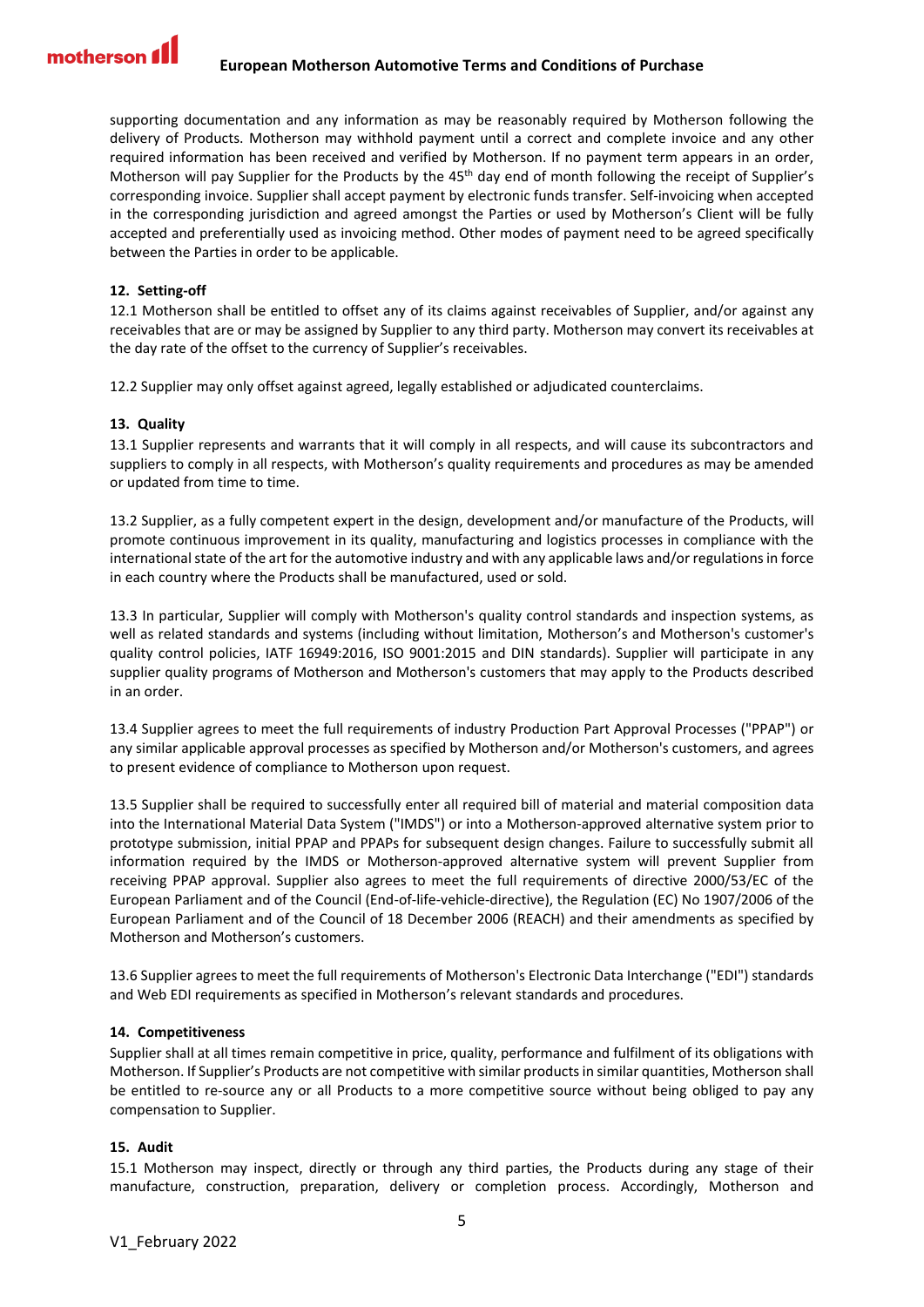Motherson's customers shall have the right to enter Supplier's premises at reasonable agreed times to inspect the facility, supplies, materials and any of Motherson's Property covered by an order. Supplier agrees to provide any and all supporting documentation as may be required by Motherson or by Motherson's customers in the course of such inspection. At Motherson's request, Supplier shall submit production and quality test reports and related data. In addition, at Motherson's request, the Supplier shall make its best efforts to cause its own suppliers to allow Motherson and Motherson's customers to perform similar inspections and audits at the subcontractors' facilities.

15.3 Motherson's inspection of the Products shall not, under any circumstance, be deemed to be a waiver with respect to breach of Supplier's warranties, latent defects in the Products or Supplier's misrepresentations, nor shall it imply any acceptance of the Products.

15.3 As far as authorities responsible for vehicle safety emissions regulations or similar regulations are responsible for reviewing certain requirements and request insight into Motherson's production process and inspection documents, Supplier shall grant these authorities the same rights referred to under Section 15.1 above and provide every reasonable support.

15.4 Supplier grants to Motherson access to all pertinent financial and operational information relating to any of Supplier's obligations under a Purchase Order and Supplier's financial viability. Motherson will have the right at any reasonable time to send its authorized representatives to examine all such information. Supplier shall maintain all pertinent information relating to a Purchase Order for a period of at least four years after completion of services or delivery of Products pursuant to that Purchase Order.

# <span id="page-5-0"></span>**16. Documentation**

16.1 In the event that the Products are subject to regulatory standards, in particular but not limited to any standards set by applicable law or by regulatory, administrative or jurisdictional order or decree that may apply to the design, production, sale or distribution of the Products, Supplier shall make available and shall cause its suppliers to make available to Motherson any documentation concerning:

(i) the qualification and/or homologation of the Products; and

(ii) the manufacturing processes as may be required to indicate the methodologies applied, the results obtained from the testing and homologation activities, and the individuals responsible for the same.

16.2 Such documentation shall be retained by Supplier for at least 15 (fifteen) years following the phase-out (manufacturing termination) of each Product, and a copy of such documents shall be delivered to Motherson upon Motherson's request.

## <span id="page-5-1"></span>**17. Motherson's Property**

17.1 The right, title and interest in and to all materials, tools, jigs, dies, gauges, fixtures, molds, patterns, equipment, tooling, designs, drawings, specifications, spare parts, trial parts, ancillary products, dunnage, racks, containers, and any other type of items owned and/or furnished by Motherson to Supplier for use in the manufacturing the Products, or for which Supplier has been paid or otherwise reimbursed by Motherson, shall be and remain the sole property of Motherson ("Motherson's Property").

17.2 Whenever Supplier is paid or otherwise reimbursed by Motherson, all right, title, and interest in and to any Motherson's Property shall pass to Motherson upon acquisition or fabrication in accordance with the relevant order or any other written documentation issued by Motherson in relation to such Motherson's Property.

17.3 Supplier shall bear the risk of loss and damage to Motherson's Property. Supplier must:

(i) properly store and maintain Motherson's Property on Supplier's premises;

(ii) not use Motherson's Property for any purpose other than for its performance under an order;

(iii) prominently mark Motherson's Property as property of Motherson or as the property of Motherson's customer as the case may be;

(iv) not commingle Motherson's Property with the property of Supplier or with that of a third party;

(v) adequately insure Motherson's Property against loss or damage, including but not limited to maintaining full fire and extended insurance coverage for the corresponding replacement value in full, naming Motherson as an additional insured party on such policies;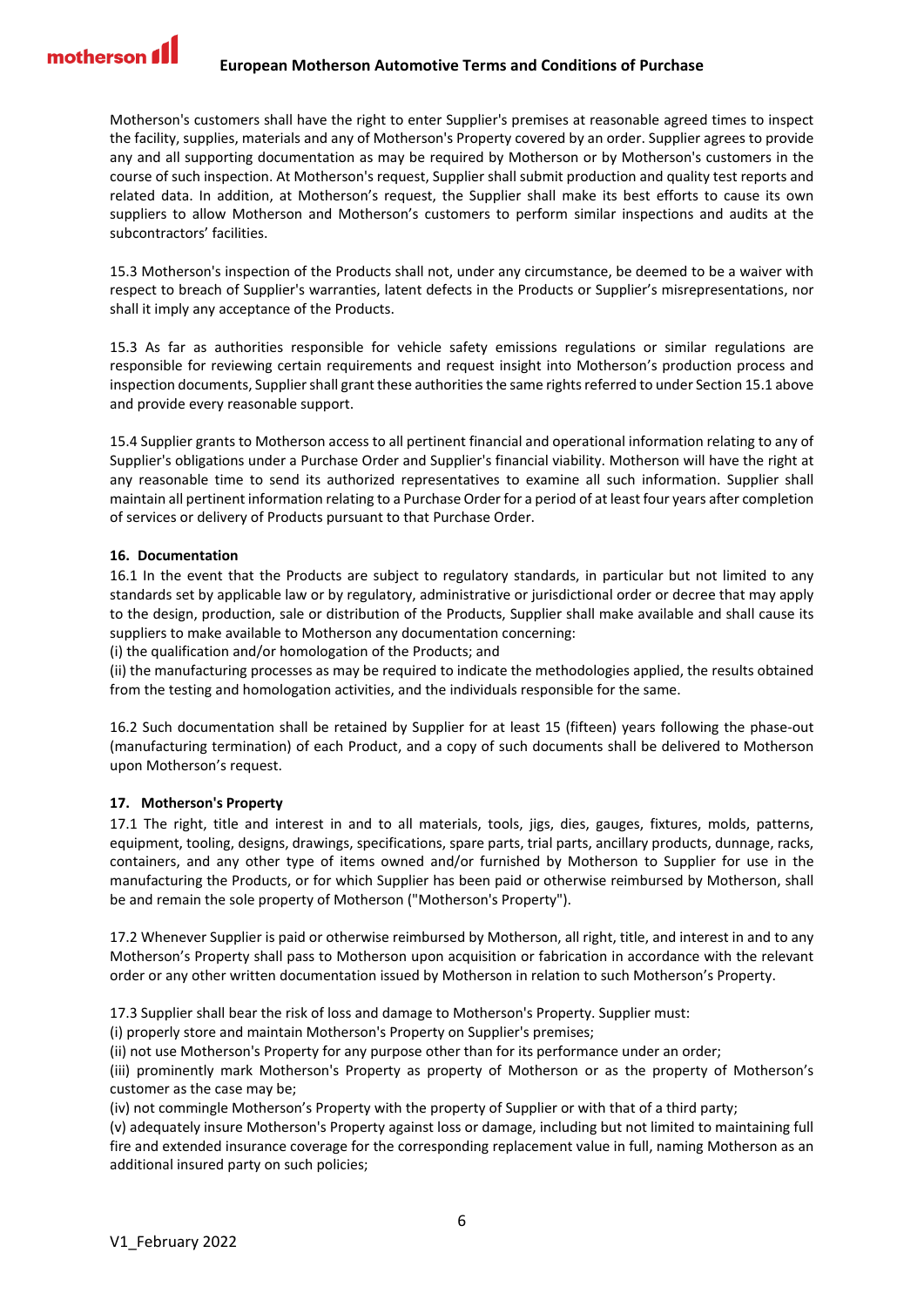(vi) take any and all reasonable steps to ensure that Motherson's Property does not become subject to any liens or other claims; and

(vii) not move Motherson's Property neither within its own, nor to a different location, whether owned by Supplier or a third party, without the prior written consent of authorized Motherson representative.

## <span id="page-6-0"></span>**18. Supplier's Property**

18.1 Supplier shall, at its own cost and expense, furnish, keep in good working condition (capable of producing the Products meeting all applicable specifications and warranties), and replace when necessary, all machinery, equipment, tools, dies, jigs, fixtures, gauges, dies, molds, patterns, software including source code, purchased components or parts, intellectual property and other items that are not Motherson's Property and that are necessary for the production of the Products ("Supplier's Property"). Supplier shall insure Supplier's Property with full fire and extended insurance coverage for the corresponding replacement value in full.

18.2 If Supplier uses Supplier's Property to produce goods or services similar to the Products for other customers, including aftermarket customers, such goods or services shall not incorporate or utilize any of Motherson's Intellectual Property Rights (as such term is hereinbelow defined under Section 17.1).

18.3 Supplier grants to Motherson an irrevocable option to take possession of and hold title to Supplier's Property that is necessary for the production of the Products in Motherson's sole judgment, upon payment to Supplier of the lesser of (i) the outstanding unrecovered capitalization (recovered in piece price or otherwise) or (ii) the fair market value of Supplier's Property at the time Motherson exercises the option. Motherson may exercise this option at any time. In the event of termination or expiration of an order, and upon such exercise by Motherson, Supplier shall cooperate with Motherson's removal of the property from Supplier's premises. This option shall not apply in relation to Supplier's Property that is used by Supplier to produce goods that are part of the standard stock of Supplier, or if a substantial quantity of similar Products are being sold by Supplier to third parties.

#### <span id="page-6-1"></span>**19. Motherson's Tooling**

19.1 Upon the issuance by Motherson of a tooling purchase order ("Tool Order"), Supplier shall design and fabricate, rework or acquire (from such sources with regard to whom Motherson has provided prior approval), and install all tooling described in such tooling purchase order ("Tooling"), subject to the terms and conditions contained herein and as may be further specified in the corresponding tooling frame agreements, if applicable.

19.2 In the event Motherson issues a Tool Order, all right, title, and interest in and to any part of the Tooling, including any and all designs, drawings, specifications, technical data (such as CAD-data), spare parts, trial parts and ancillary products, shall be transferred to Motherson as soon as the Tooling is acquired or fabricated in accordance with the Tool Order or with other written documentation issued by Motherson.

Motherson may request at any time the surrender of any Tooling. Supplier will support the relocation in line with Motherson's requirements.

19.3 During the term of a Tool Order, all such Tooling in the possession of Supplier shall be deemed to be Motherson's Property, as defined in Section 17.1 above, and shall not be deemed to be a fixture or a part of Supplier's real property. Supplier expressly waives and releases any and all statutory liens, equitable liens or any other types of liens, including but not limited to any molder's liens, special tool liens, builder liens and the like, that Supplier has or might have on or in connection with the Tooling for any and all work, including but not limited to designing, manufacturing, improving, maintaining, servicing, using, assembling, fabricating or developing the Tooling. In the event Supplier intends to subcontract all or any portion of the manufacture of the Tooling, Supplier shall so notify Motherson in advance, and shall obtain all of the rights contained in this Section 19.3 for Motherson's benefit, as well as any documentation as Motherson may require in relation to each such subcontractor intended to be used by Supplier.

19.4 Payment for the Tooling will be made after approval by Motherson of the Part Submission Warrant and in accordance with Motherson's standard payment terms, unless otherwise stated in a Tool Order or otherwise approved in writing by Motherson. Motherson reserves the right to require proof that Supplier can convey good and marketable title to all Tooling prior to making any payment to Supplier for such Tooling.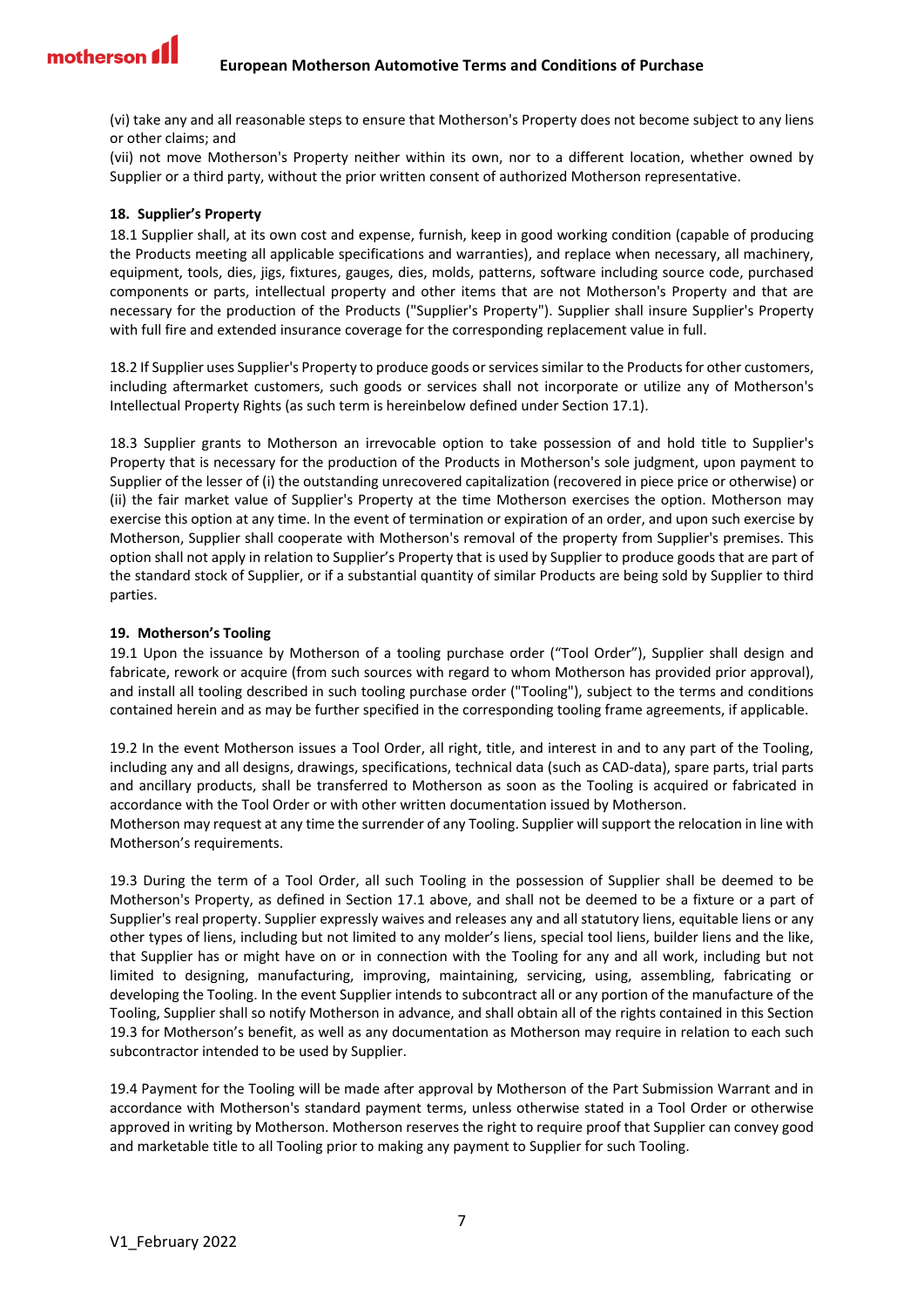19.5 To the extent permitted by applicable law, any payments made by Motherson for Tooling are expressly intended by Motherson to be held in trust for the benefit of any subcontractor(s) used by Supplier to produce the Tooling that are covered by such payments, and Supplier agrees to hold such payments as trustee for such subcontractors until Supplier has paid the subcontractors in full for the Tooling. Supplier acknowledges and agrees that each of its subcontractors is an intended third-party beneficiary of the terms of this Section, and as such, the Tooling subcontractors shall have the right to enforce these terms directly against Supplier in their own name. Supplier acknowledges and agrees that Motherson has no obligation to Supplier or to Supplier's tooling subcontractors under this Section, other than making the payment to Supplier in accordance with a Tool Order. In the event that any of Supplier's tooling subcontractors brings an action or claim against Supplier under this Section, Supplier agrees that it will not involve Motherson in any such action.

## <span id="page-7-0"></span>**20. Warranty**

20.1 Supplier warrants that, for a period of not less than 48 (fourty-eight) months from their delivery ("Warranty Period"), the Products shall:

(i) comply with the specifications, drawings, samples, and instructions provided by Motherson;

(ii) be free from design defects insofar as Supplier is in charge;

(iii) be new and free from defects in materials, production and workmanship; and

(iv) conform in all respects with all applicable federal, state and local laws, statutes, ordinances, orders and regulations of the countries where they've been produced and delivered to;

(v) not infringe Motherson's Intellectual Property Rights (as such term is hereinbelow defined under Section 21) or any third party's intellectual property rights

(vi) be suitable for the intended use

(vii) be formulated, designed, constructed, finished and packaged as to be safe and without risk to health.

20.2 Any attempt by Supplier to limit, disclaim or restrict any of the foregoing warranties without the prior written consent of an authorized representative of Motherson shall be null and void.

20.3 In all cases where Motherson offers its customers a longer Warranty Period, the Supplier shall assume such period and accept the dates determined by the end customer as the starting and ending dates of the Warranty Period.

20.4 Upon Motherson's written request and in addition to Motherson's other rights and remedies, Supplier shall promptly replace or remedy any Products not conforming to the warranties set forth hereinabove and/or provided by law, without any additional expense to Motherson. In the event Supplier fails to promptly have any defects corrected or replace nonconforming Products, Motherson may make such corrections or replace such Products directly, in which case Motherson will charge Supplier for costs of materials, labour, validation, transportation, and all other costs incurred by Motherson in connection with such corrective or replacement actions.

20.5 Motherson may reject nonconforming Products and return them to Supplier at Supplier's expense. Supplier shall also reimburse Motherson for all direct costs (including reasonable attorney and professional fees) and any other damages, losses, costs, expenses, and fees caused by any nonconforming Products. Such costs and damages may include, without limitation, costs, expenses and losses of Motherson and/or its customers arising from any (i) inspection, sorting, repair or replacement of any nonconforming Products or of any system or component that incorporates such nonconforming Products, (ii) production interruptions or slowdowns, (iii) offlining of vehicles or component systems, and/or (iv) field service campaigns and other corrective service actions, including, without limitation, the amounts paid to distributors and/or dealers for materials and replacement parts (with a reasonable markup to recover administrative costs or other capital expenses) and the labour costs associated with the performance of such work.

20.6 In case a field service campaign or recall becomes necessary, as a defect relates to motor vehicle safety or the actual or potential failure of the vehicle to comply with any applicable law, safety standard or guideline, Supplier shall, notwithstanding the expiration of the applicable Warranty Period, remain liable for any costs and damages associated with the conduct of such field campaign or recall to the extent that the Products fail to conform to the warranties set forth herein.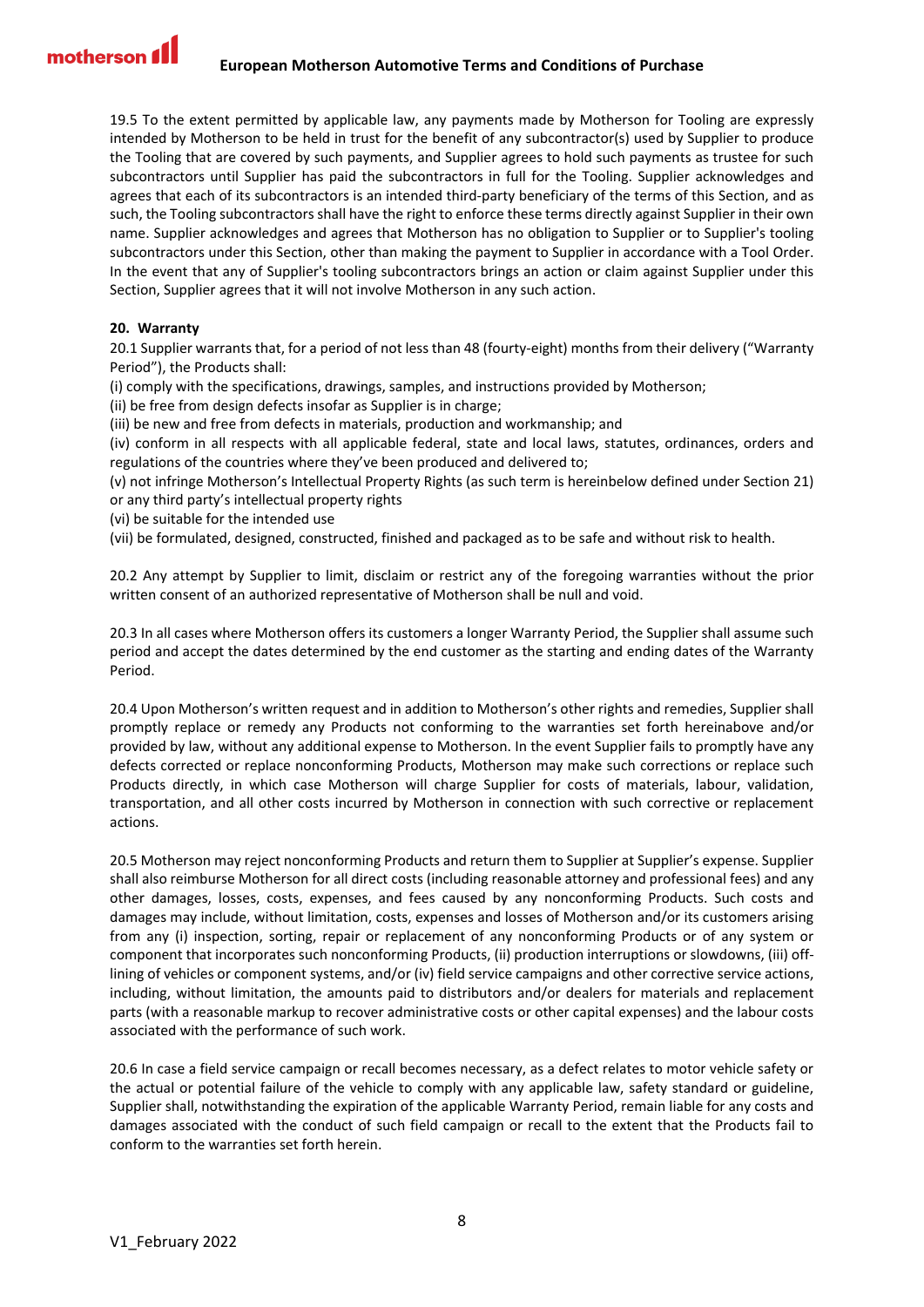## <span id="page-8-0"></span>**21. Product Liability**

Supplier will defend, indemnify and hold Motherson harmless from and against any and all loss, liability, cost and expense (including reasonable attorney's and expert's fees) arising out of a claim that a defect in the design or manufacture of the Products, including defects in material and/or manufacturing processes or techniques, caused personal injury or loss of, destruction or damage to property. The Supplier shall, at Motherson's request, assist Motherson in any disputes in which Motherson could become involved by reason of such alleged defects, and if required by Motherson, take on the conduct of any dispute.

#### <span id="page-8-1"></span>**22. Service and replacement parts**

22.1 For a period of 15 (fifteen) years after the EOP (End of Production), Supplier shall sell to Motherson, or to Motherson's designee, the Products necessary to fulfill Motherson's past and current model service and replacement requirements for such Products at the prices specified in the relevant order, plus any actual differential cost associated with packaging.

22.2 During the fifteenth year of such period, Motherson and Supplier shall, at Motherson's request, negotiate in good faith with regard to Supplier's continued supply of Products and parts included in the Products ("Subcomponents"). Supplier will sell Subcomponents to Motherson at prices determined as follows: (i) with respect to any Subcomponents purchased by Supplier, the price shall be the actual price paid by Supplier to the manufacturer or distributor of such Subcomponent, plus any actual differential cost associated with packaging; and, (ii) with respect to Subcomponents manufactured or assembled by Supplier, the price for all Subcomponents may not exceed the price of the Products specified in the order, minus assembly costs, plus any actual differential cost associated with packaging.

## <span id="page-8-2"></span>**23. Intellectual Property Rights**

23.1 Supplier may use any Motherson patent, trade secret, trademark, service mark, copyright, mask work, or other intellectual property right (collectively "Motherson's Intellectual Property Rights") only for the procurement, production and supply of the Products to Motherson. Supplier furthermore undertakes to ensure that the Products manufactured on the basis of Motherson standards, designs, drawings, instructions and/or specifications may not be used by Supplier for its own use nor sold to any third party without Motherson's prior express written consent.

23.2 Supplier guarantees that the Products do not infringe any third-party intellectual property rights, and accepts and undertakes to fully indemnify and Motherson harmless in relation to any claim, lawsuit, expense and, in general, any direct and indirect damages and costs derived from the infringement of any such rights.

23.3 Supplier shall grant Motherson and its customers the worldwide and irrevocable right to use, perform, display, reproduce, repair, have repaired, reconstruct, have reconstructed, rebuild, distribute, modify, make derivative works of, make, have made, sell, offer to sell, import, export, and otherwise exploit the Products delivered under an order without any additional payment of any royalty or other compensation to Supplier.

23.4 Unless otherwise agreed in writing, all Products or other deliverables provided under an order, and all intellectual property rights acquired or developed by either Supplier or Motherson in connection with the Products or in connection with an order, are owned exclusively by Motherson.

23.5 During the pendency of any force majeure event that lasts for longer than 30 (thirty) days, Supplier hereby grants to Motherson or to Motherson's customers a nonexclusive license to use any and all of Supplier's intellectual property rights with respect to the Products, including the right to sublicense to others.

## <span id="page-8-3"></span>**24. Subcontracting, Assignment, Customer Requirements**

24.1 Each order is entered into in reliance upon Supplier's personal performance of the duties imposed. Supplier may only subcontract any its obligations under an order, in whole or in part, with Motherson's prior written approval on the identity of the subcontractor, and always provided that said subcontractor shall be bound by the same obligations as Supplier. If the subcontracting is approved by Motherson, Supplier alone shall remain responsible and fully liable to Motherson for the performance of its obligations, and shall guarantee compliance with these T&Cs by the subcontractors. Supplier shall also be responsible for any of its subcontractors which are directed by Motherson or Motherson's customers.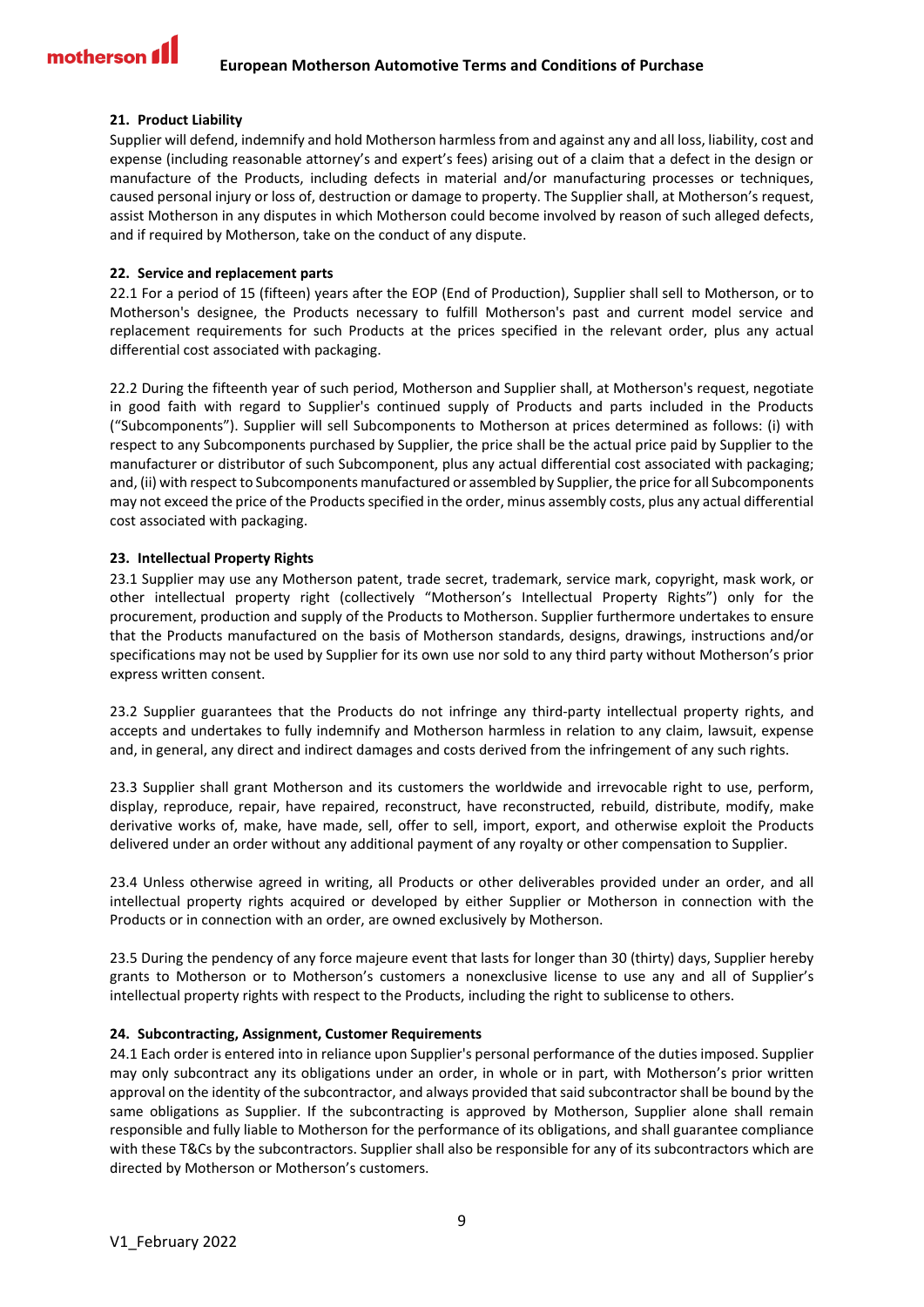24.2 Moreover, Supplier shall not assign any of its substantive duties under an order, nor assign any right to any receivable owed to Supplier by Motherson hereunder, without Motherson's prior written approval. Any such assignment without the previous written consent of Motherson shall entitle Motherson to cancel the corresponding order(s). Consent by Motherson to an assignment shall not be deemed to waive Motherson's right to recoupment from Supplier and/or its assignees for any claim arising out of the transaction, and shall not prohibit Motherson from enforcing any of its rights against the assignee. Motherson shall have the right to assign any benefit or duty under an order to any third party upon notice to Supplier without the need for Supplier's consent.

24.3 Supplier agrees to comply with the applicable terms and conditions and any other requirements set forth in any agreements entered into between Motherson and Motherson's customers, pursuant to which Motherson agrees to supply to its customer, or incorporate into products supplied to its customer, the Products purchased by Motherson from Supplier hereunder.

# <span id="page-9-0"></span>**25. Confidentiality**

Supplier undertakes to keep all information received from Motherson strictly confidential and not to use it for any purposes other than the execution of the business relationship with Motherson. Supplier further undertakes to keep the disclosed information secured and not to reveal it or otherwise make it accessible to any third parties, except with Motherson's prior written consent. Supplier also undertakes to notify its employees and representatives of this obligation, and shall be and remain liable for any breach of this non-disclosure obligation committed by its employees or representatives.

# <span id="page-9-1"></span>**26. Insurance**

26.1 Supplier shall take and maintain a policy covering:

(i) liability derived from a breach of Supplier's obligations to Motherson. This may include but is not limited to covering any damages derived from defects, late or incomplete deliveries, damages to Motherson's Property, bodily injury and property and personal damages derived from the supply of defective Products and, in short, any charge which can be substantiated by Motherson to Supplier associated with Product non-conformities, Product rejections or Product returns as a result of noncompliance with the corresponding specifications, standards, designs, drawings and Motherson's instructions in general.

(ii) risks to goods, machinery and materials in its possession or under its responsibility, including but not limited to risks associated with any fire, flood, explosion, civil commotion, natural disaster of any kind, and loss or theft of material. For the sake of clarity, the insurance policy shall cover any goods, tools or other equipment located in the Supplier's premises, even if owned by Motherson or by Motherson's customers.

(iii) property damages to the Products during or as a consequence of their transportation, regardless of the means of transportation.

26.2 Supplier shall provide evidence of such insurance coverage at Motherson's request. Existence of any insurance contract shall not limit Supplier's obligations under any provision of these T&Cs.

# <span id="page-9-2"></span>**27. Term and Termination**

27.1 Motherson is entitled to terminate all or any part of any order issued to Supplier at any time and for any reason by providing a 6 (six) months written notice to Supplier. The right to terminate an order or the entire business relationship with Supplier for good cause without notice and with no expense to Motherson remains unaffected.

27.2 A good cause for Motherson to terminate an order or the entire business relationship with Supplier exists, in particular, if:

(i) Supplier fails to comply with applicable laws and regulations;

(ii) Supplier repeatedly breaches any term of these T&Cs;

(iii) Supplier repeatedly fails to perform or deliver the Products as agreed between the parties, e.g. as to place, time, quality, etc.; and/or

(iv) Supplier becomes insolvent, or upon filing of a petition initiating insolvency proceedings, or if Supplier gets dissolved, liquidated or ceases its business activity; or if Supplier transforms its legal status.

(v) Motherson's customer prematurely terminates a running program related to the Products.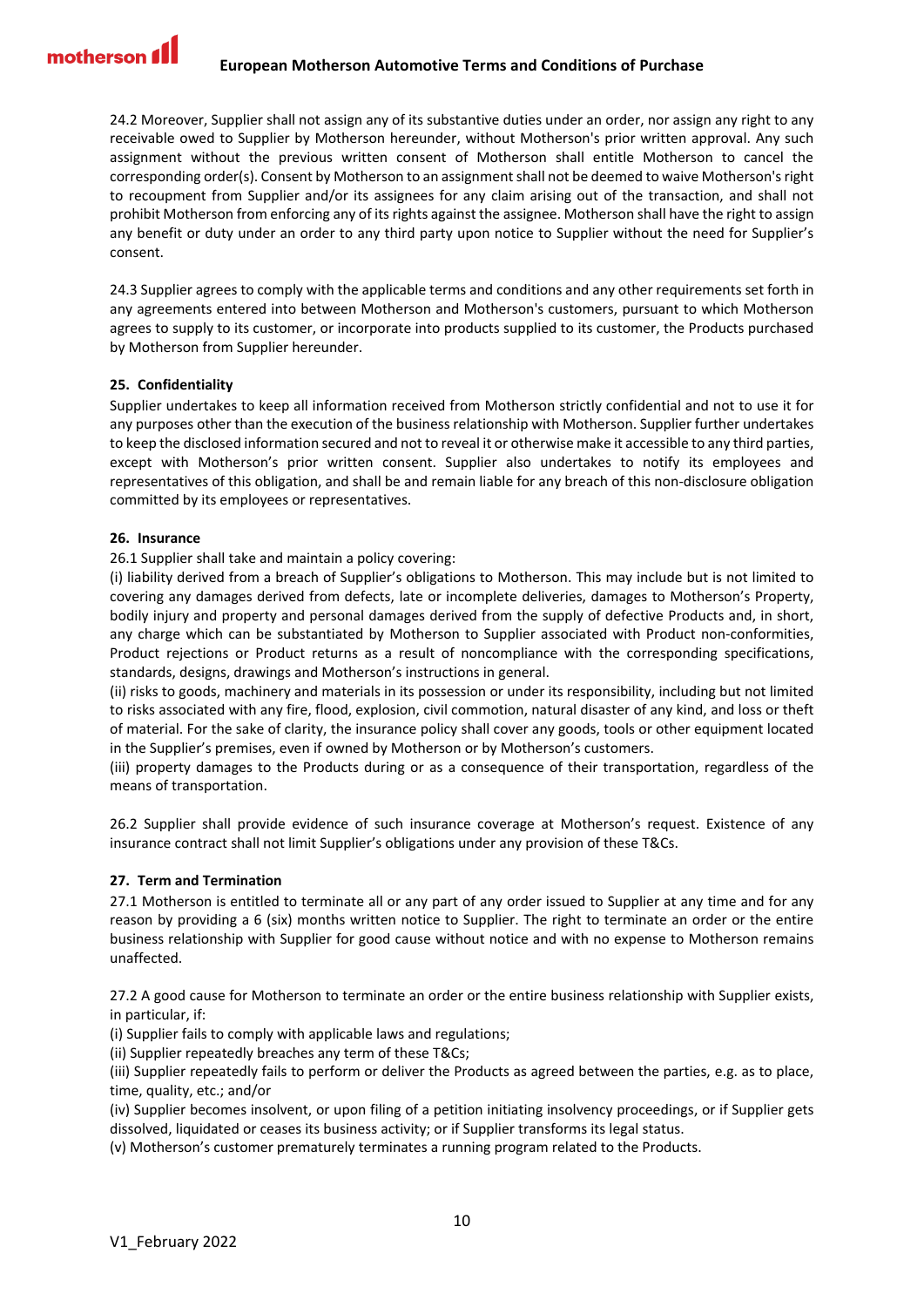27.3 The relationship between the parties may also be terminated by mutual agreement between Motherson and Supplier.

27.4 Upon termination of the business relationship, Supplier shall, unless otherwise directed by Motherson, finish all orders that are accepted by Motherson as binding, immediately suspend all works related to any order that has not been accepted or has been revoked by Motherson, and cooperate with Motherson to avoid any disruption or inconvenience to the production. Thereafter, Supplier shall transfer to Motherson all goods, Tooling, work-in-course and raw material in its possession, at its own risk and expense.

## <span id="page-10-0"></span>**28. Force Majeure**

28.1 Neither party shall be in breach of its contractual obligations nor liable for delay in performing, or failure to perform, if such delay or failure results from a Force Majeure event (as such term is hereinbelow defined). In such circumstances, the relevant deadlines or time periods for the performance of the relevant obligations shall be extended by a reasonable period of time, taking into account the duration and severity of the relevant event, circumstance or cause, and any initial set-up or implementation phase required to carry out the obligations. Each party shall take all required temporary measures to minimize to the best of its ability the consequences of any Force Majeure event.

28.2 "Force Majeure" shall mean any circumstance beyond a party's reasonable control and which, by exercise of reasonable diligence, a party is unable to foresee, prevent or overcome, and which objectively prevents a party from performing its contractual obligations, including acts of God, floods, windstorms, pandemics or other natural disasters, explosions, riots, governmental actions, wars, terrorist attacks and sabotage. If the impediment to perform can be overcome, even if financially more burdensome, the failure to perform is not excusable and shall lead to the respective party's liability for damages arising from the non-performance. For the avoidance of doubt, labour disruptions, strikes, lockouts and slowdowns affecting Supplier's facilities shall not give rise to declare Force Majeure hereunder

28.3 If the Force Majeure event lasts more than (30) days, Motherson may, among its other remedies, immediately cancel any relevant orders without liability and procure replacement Products from alternative sources.

## <span id="page-10-1"></span>**29. Information Security**

29.1 Supplier shall secure Motherson's Data and its own Data which is necessary for the delivery of the Products in accordance with the state of the art against unauthorized access, modification, destruction and other misuse (hereinafter "Information Security"). "Data" as used in this Section 29 means information which is stored or transmitted either electronically or otherwise not immediately perceptible as well as physical parts or paper documents (e.g. drawings), and photographs and film/sound recordings.

29.2 In particular, Supplier shall strictly separate Motherson's Data from Data pertaining to other customers and handle the same separately (with the exception of email communication), and shall employ appropriate protective mechanisms against access by other customers to such Motherson's Data.

29.3 Depending on the type and protection requirements of the affected Motherson Data, or on the significance of the Product delivery by Supplier for the business operations of Motherson, Motherson may demand from Supplier an appropriate level of security measures as well as proof as prescribed by Motherson of an appropriate Information Security level within Supplier's operations. Proof can be provided in particular by certification in accordance with the VDA-ISA model "TISAX" ("Trusted Information Security Assessment Exchange") or by evidence of a corresponding certificate, e.g. ISO/IEC 27001. The parties may agree on a reasonable period for the initial certification of a site in accordance with "TISAX". .

29.4 Supplier shall ensure that no possibly damage-causing software (e.g. drivers or firmware that could contain virus, worms or Trojan horses) is used in connection with the fulfilment of Motherson's order. Supplier shall check thisin accordance with the state of the art and, upon Motherson's request, Supplier shall confirm in writing that upon such check Supplier found no indications of damage-causing software.

29.5 Should Supplier obtain knowledge of an incident which affects Information Security (including but not limited to security gaps, Data loss, malfunctions, endangerment, attack by damage-causing software and/or Data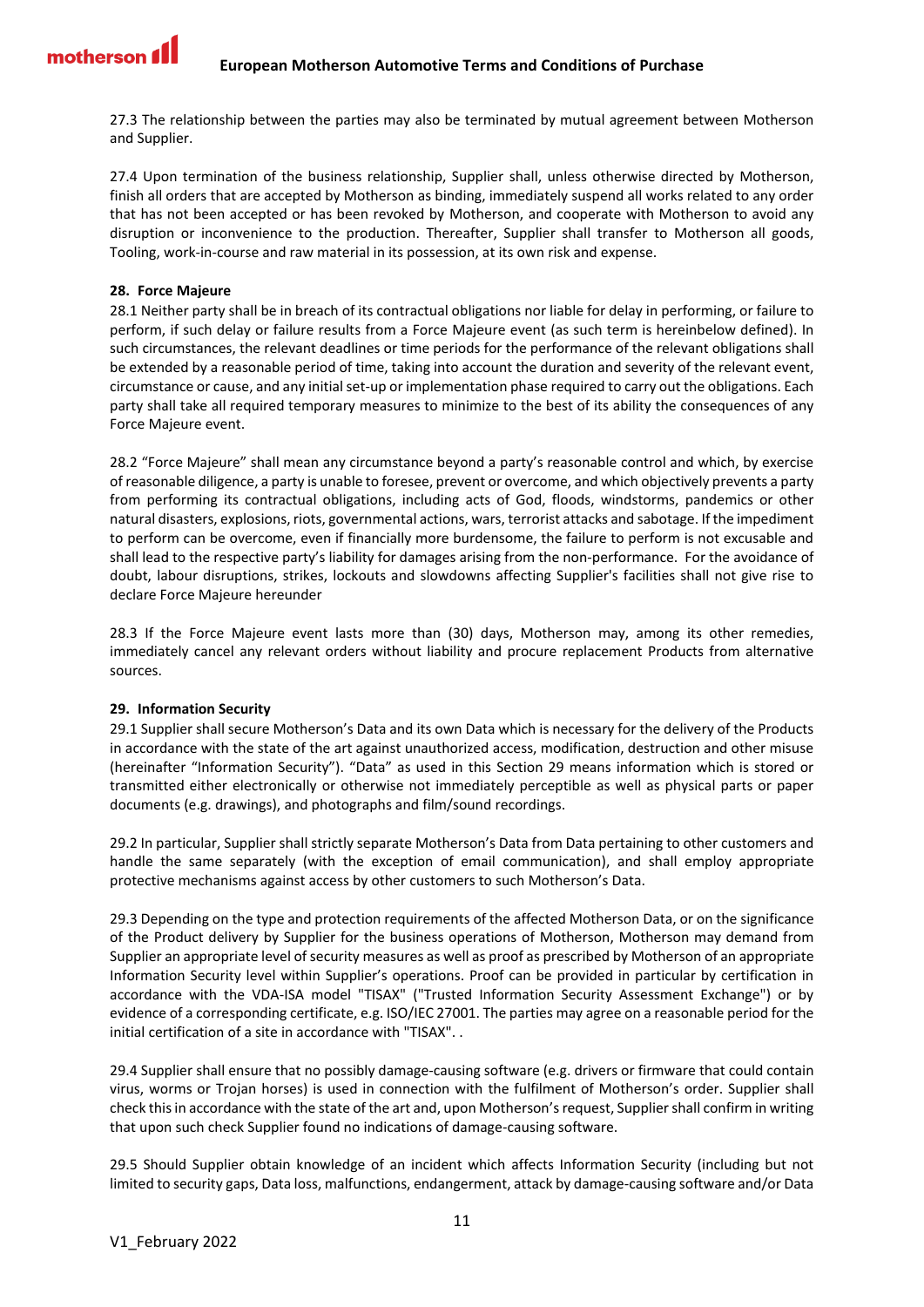

misuse) and which could concern Motherson, in particular in the form of unauthorized access by third parties to Motherson's Data (for example by way of a Data leak or cyberattack), or if there are any indications which upon reasonable assessment justify the suspicion of such incident, then Supplier shall, without undue delay and free of charge:

(i) inform Motherson of such;

(ii) take all necessary steps to clarify the matter and limit the potential or actual damage;

(iii) support Motherson in the recovery of Data if the violation to the Information Security causes the loss of Data; (iv) upon Motherson's request, provide a security report for a specified period, which shall include, in particular, results of the security checks, any identified Information Security risks, as well as any identified Information Security incidents and their handling; and

(v) enable Motherson to confirm for itself compliance with the Information Security and the agreed Data protection and security guidelines (hereinafter "Security Audits").

29.6 Motherson shall be authorized to have the Security Audits conducted by a qualified external company bound by confidentiality regarding third parties, unless such company is a competitor of Supplier. Motherson may demand a Security Audit even in the absence of an incident/suspicion of the presence of an incident in accordance with this Clause.

29.7 Before the first delivery of Products, Supplier shall notify Motherson via the Supplier database of a central contact person for Information Security matters, and shall inform Motherson in the event of any changes without undue delay.

29.8 Supplier shall ensure that its subcontractors are contractually bound to Supplier to comply with the provisions of this Section through appropriate contractual regulations. When involving subcontractors in development and prototypes, the minimum requirements for prototype protection must be complied with, as well as a approval of the subcontractor from the original customer.

## <span id="page-11-0"></span>**30. Personal Data**

30.1 In these T&Cs, "Personal Data", "data controller", "data processor", "data subject", and "processing" have the meaning given to them by 2016/679 European Regulation dated 27 April 2016 on the protection of natural persons with regard to the processing of personal data ("GDPR").

30.2 If Supplier processes any Personal Data on Motherson's behalf when performing its obligations under these T&Cs, the parties record their intention that Motherson shall be the data controller and Supplier shall be a data processor and in any such case:

(i) Supplier shall process the Personal Data only in accordance with applicable data protection laws, with the provisions of these T&Cs and with any lawful documented instructions reasonably given by Motherson from time to time, and strictly only for the purposes of meeting its obligations under these T&Cs;

(ii) Each party shall take appropriate technical and organizational measures against unauthorized or unlawful processing of the Personal Data or its accidental loss, destruction or damage;

(iii) Supplier shall notify Motherson without undue delay in the event of any breach of security leading to the accidental or unlawful destruction, loss, alteration, unauthorized disclosure of, or access to Personal Data transmitted, stored or otherwise processed;

(iv) Supplier shall not engage another data processor without prior specific or general written authorization of Motherson. In any such case, the same data protection obligations as set out in these T&Cs shall be imposed on that other processor by way of a contract or other legal act, in particular providing sufficient guarantees to implement appropriate technical and organizational measures;

(v) Supplier shall reasonably assist Motherson in ensuring compliance with the obligations regarding the processing security, communications of data breach to the data subjects; and

(vi) Supplier shall, at the choice of Motherson, delete or return all the Personal Data to Motherson after the termination or expiration of the contractual relationship between the parties, and shall also delete existing copies, unless applicable law requires storage of the Personal Data.

30.3 To the extent Supplier processes Personal Data on behalf of Motherson, Motherson reserves the right to audit or have Supplier audited to ensure the observance of the provisions of this Section. For the purposes of an audit, Supplier authorizes the auditors to access its sites and facilities. The auditors may conduct all operations reasonably necessary and access all information strictly required to verify the observance of commitments set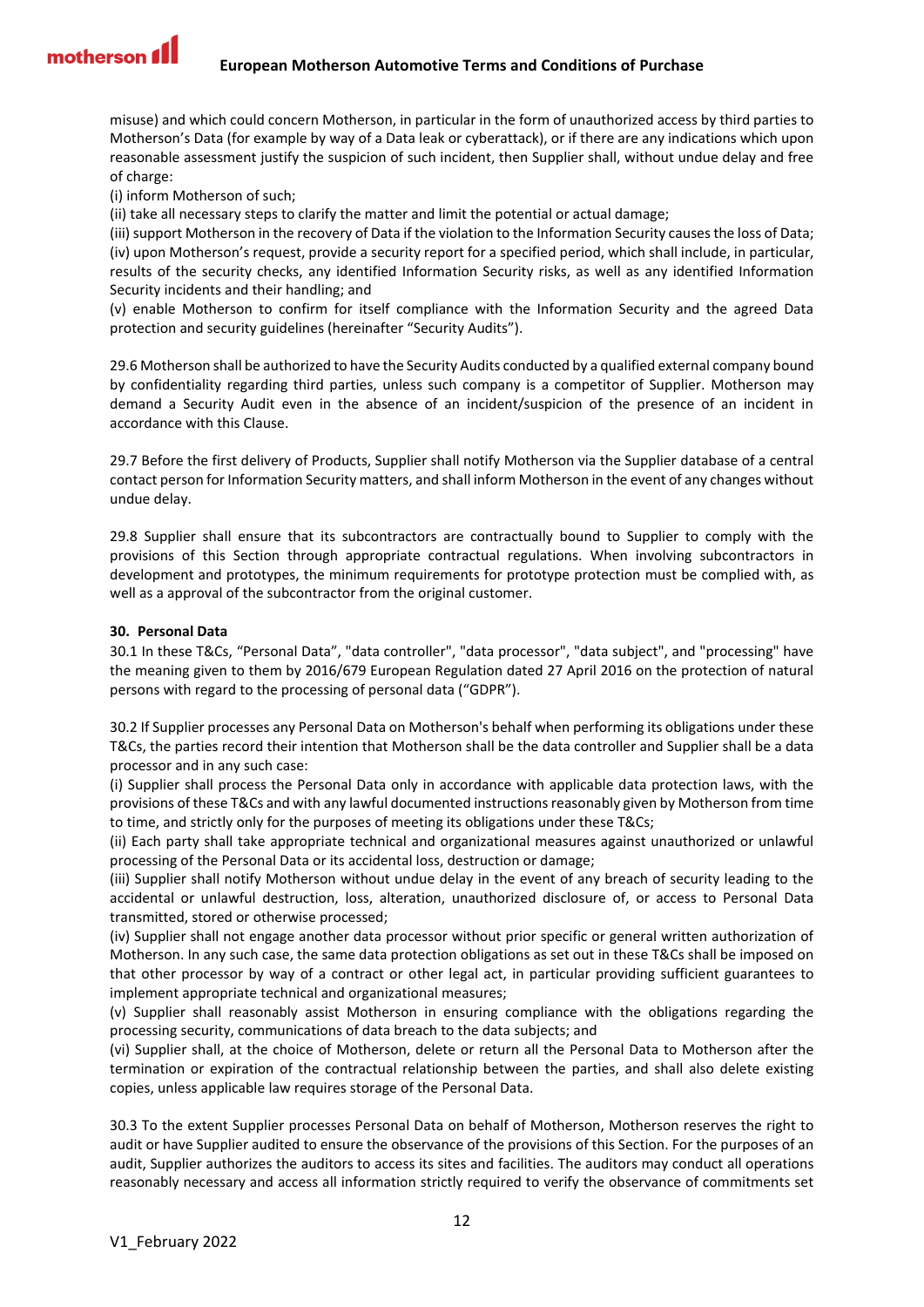forth in this Section, to the exclusion of the Supplier's customer's data. Motherson undertakes that this audit shall not disturb the normal business activities of Supplier.

30.4 Country-specific legal requirements for data protection must be complied with.

## <span id="page-12-0"></span>**31. Corporate Social Responsibility and Sustainability**

31.1 Motherson recognizes the importance of social and environmental responsibility and aims to protect universal human rights, eliminate forced labour, abolish child labour, eliminate discrimination in respect of employment and occupation and strive for continual improvement in its environmental performance along its entire supply chains.

31.2 Supplier's corporate activities and those of its suppliers shall therefore take account of the social responsibility to employees and society by following principles such as the following:

- (i) preservation of human dignity;
- (ii) ban on child and forced labour;
- (iii) implementation of equal opportunities;
- (iv) no discrimination or harassment;
- (v) maintenance of adequate social working conditions;
- (vi) freedom of association;
- (vii) maintenance of employability by basic and advanced training;
- (viii) prevention of corruption; and
- (ix) compliance with all current laws and regulations.

31.3 Supplier shall further introduce and maintain an effective environmental system in accordance with or comparable to ISO 14001, including, to the most possible extent, principles such as using raw materials suitable for recycling, designing Products according to weight-saving principles in order to minimize exhaust, noise and solid emissions during the production, use and recycling phases according to state of the art technologies, and procure for its subcontractors to act in accordance with the same. The Supplier shall be liable for the environmental compatibility of the Products delivered and the packaging material used as well as for any consequential damage deriving from non-compliance with his statutory waste disposal obligations.

31.4 Motherson expects Supplier to comply with all relevant laws relating to environment, sustainability, due diligence, anti-fraud and anti-corruption of any country and region in which Supplier operates and Motherson's plants to which Supplier delivers operate. Supplier shall comply, in relation to all its activities relating to Products supplied to Motherson, with all the principles described in Motherson's or Mothersons' customers relevant guidelines and procedures.

31.5 Motherson may audit Supplier in order to ensure Supplier's compliance with all requirements listed in this Section. If Motherson identifies Supplier failures during the audit process, Motherson may, at its own discretion, terminate the relevant order or decide to impose a BOH (business on hold) status upon Supplier. Furthermore, Supplier shall inform its own suppliers of the content of these obligations, in order for the same to be included in the applicable contracts within the entire supply chain.

## <span id="page-12-1"></span>**32. Miscellaneous**

32.1 Any reference to Motherson or any of its group companies, and any use of Motherson'strademarks or logos by Supplier in Supplier's advertising or publicity materials, are strictly prohibited without Motherson's express written consent.

32.2 No amendment, modification, termination or waiver of any provision of these T&Cs, and no consent to any deviation by either party therefrom, shall be effective unless agreed upon in writing and signed by both parties.

32.3 The failure of either party at any time to require performance by the other party of any provision of these T&Cs will in no way affect such party's right to require such performance at any time thereafter, nor will the waiver by either party of a breach of any provision of these T&Cs constitute a waiver of any succeeding breach of the same or any other provision.